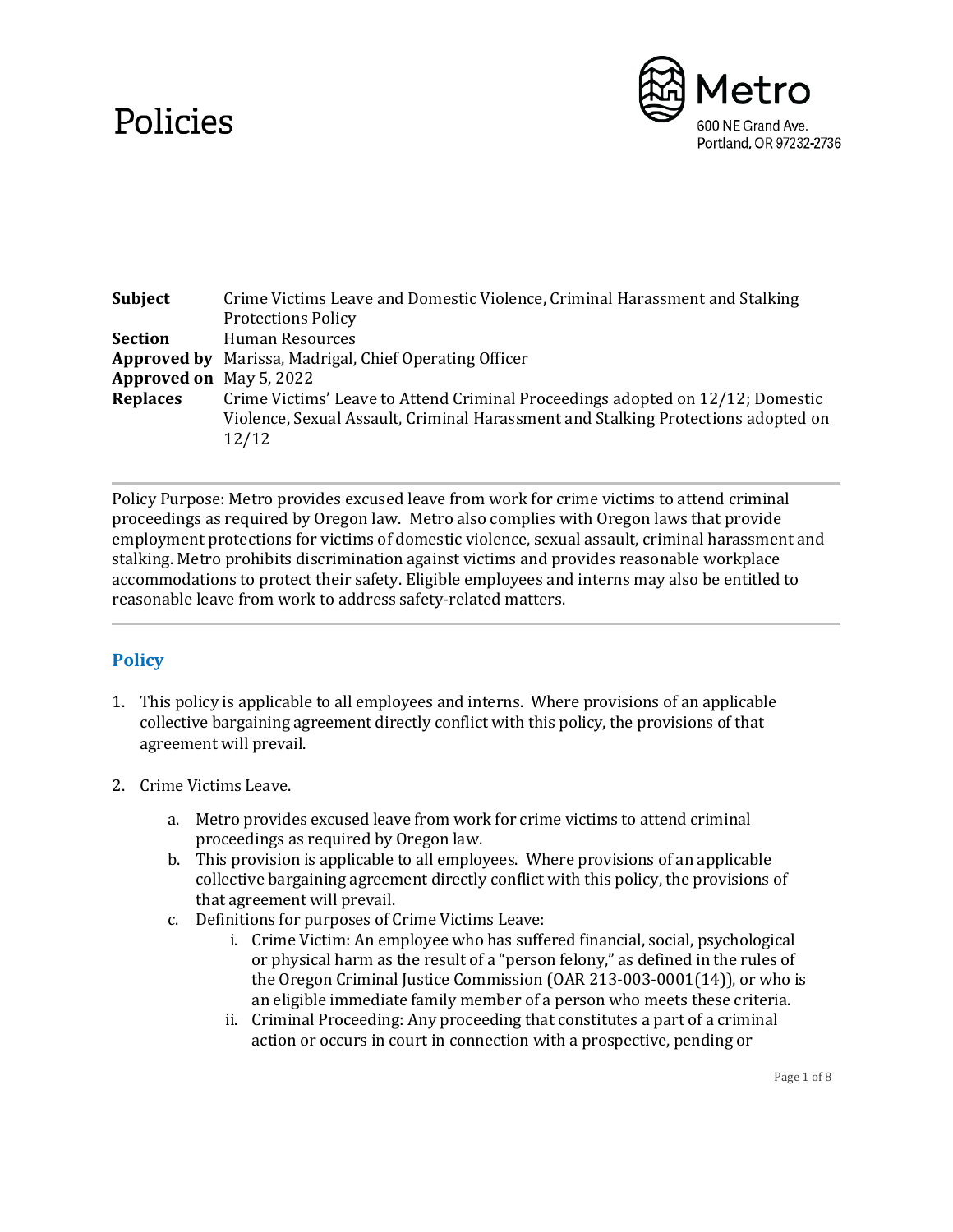completed criminal action, including juvenile proceedings or any other proceeding at which a crime victim has a right to be present arising from their status as a victim.

- iii. Eligible Employee: An employee who meets the above definition of crime victim, and who has worked an average of 25 hours per week or more for at least 180 days immediately preceding the date leave begins.
- iv. Eligible Immediate Family Member: A spouse, domestic partner, father, mother, sibling, child, stepchild or grandparent. Note that this definition follows applicable law and may differ from other Metro policies.
- v. Undue hardship: A significant difficulty or expense, determined on a caseby-case basis.
- d. An eligible employee who is a crime victim or a crime victim's eligible immediate family member as defined above will be granted leave from employment to attend a criminal proceeding related to the crime, unless the employee's absence would result in an undue hardship to Metro's operations.
- e. Leave taken under this policy must be paid from accrued paid leave time. Once paid leave accruals are exhausted, approved leave will be unpaid.
- f. Leave taken under this policy will not deplete the employee's leave entitlement under the Family and Medical Leave Act (FMLA) or the Oregon Family Leave Act (OFLA). An employee may still be eligible for FMLA or OFLA for a serious health condition related to the crime, or for other qualifying purposes under those laws.
- g. Crime victims who are victims of domestic violence, sexual assault, harassment or stalking may be entitled to additional protections. See Metro's Domestic Violence, Sexual Assault, Harassment and Stalking policy or contact the Human Resources Department for more information.
- h. Eligible employees must give reasonable notice to their supervisor and/or the HR Benefits Manager of the intention to take leave. To verify the need for leave, the employee must provide the HR Benefits Manager with a copy of the notice of scheduled criminal proceedings received from a court, district attorney, or law enforcement agency.
	- i. Employees shall request leave by submitting a Leave Request Form and verification documents to Human Resources (HR) 30 days before the date leave is to begin. If the employee receives notice of a criminal proceeding that will occur fewer than 30 days from the date notice is received, the employee shall request leave and submit verification documents to HR as soon as practicable after receiving notice.
	- ii. If the employee receives notice that a criminal proceeding will occur within 48 hours of the date notice is received, the initial request for leave may be verbal or written, and may be directed to the employee's supervisor, Department Director, or the HR Benefits Manager. The employee must submit a completed Leave Request Form and appropriate verification to HR immediately upon return to duty.
	- iii. Employees are not required to disclose to their supervisors the nature of the underlying crime or criminal proceedings. The HR Department will inform the supervisor of the need for leave and the leave approval designation but will maintain the confidentiality of the underlying details and the documents provided for verification in accordance with applicable law. The HR Department, supervisor, and other managers may confer about staffing needs and any operational hardships related to the absence.
	- iv. The HR Department will notify the employee whether the leave is approved.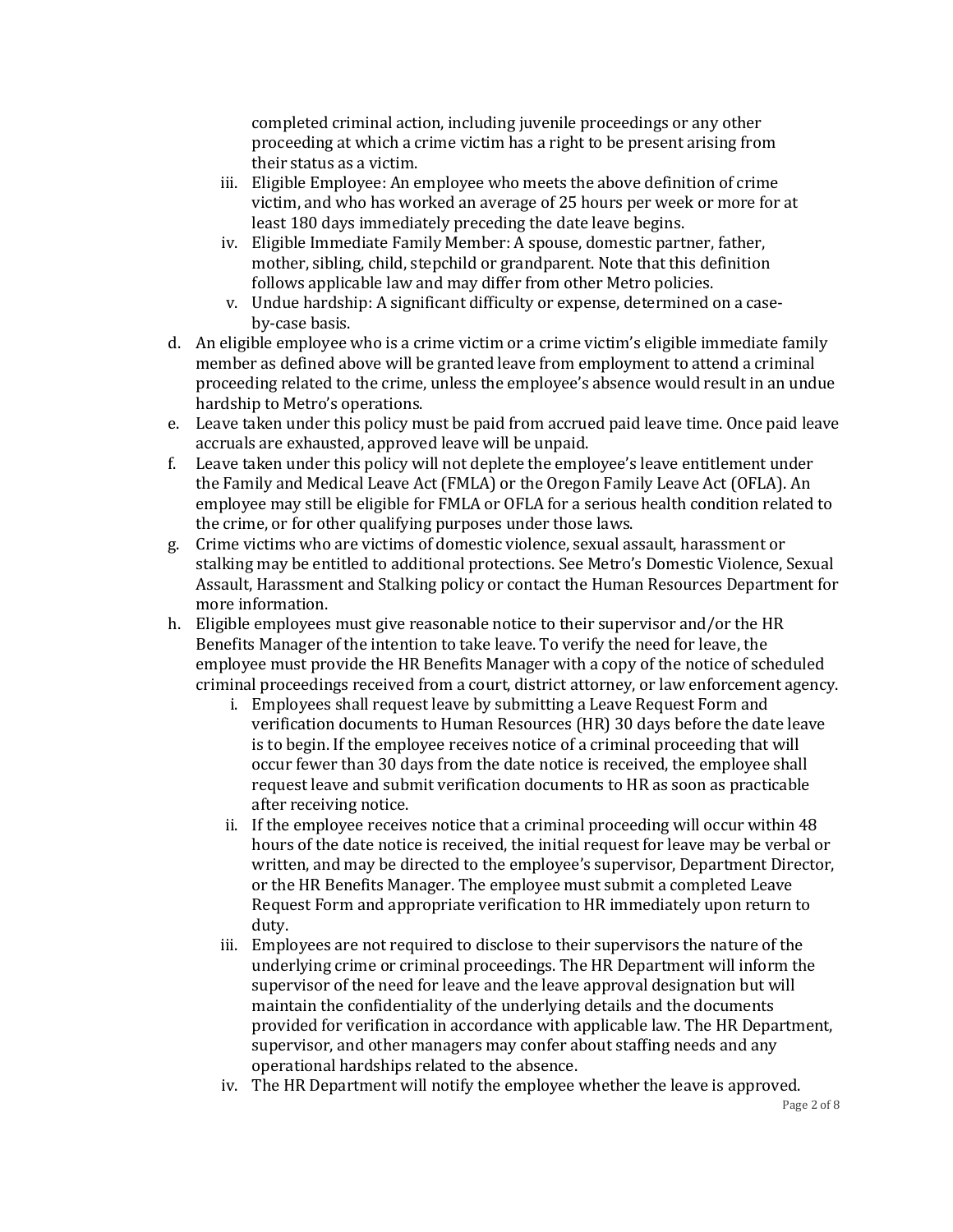- i. The employee must promptly notify the HR Benefits Manager of the dates and hours of leave taken under this policy. The HR Department will code the leave appropriately in Kronos.
- j. The maximum length of leave ordinarily will be the duration of the criminal proceeding. Metro may deny the leave request or limit leave to a shorter period only if the employee's absence would result in an undue hardship to Metro's operations.
	- i. Supervisors and Department Directors should notify the Human Resources Department immediately if they believe the employee's absence would create an undue hardship.
	- ii. The HR Department, in consultation with the Department Director and Office of Metro Attorney, will make the decision whether to limit or deny leave based on undue hardship.
- k. An employee on crime victims' leave must keep their supervisor informed of any changes to their anticipated return date and time. If the duration of leave is not known at the outset, the employee should follow regular call-in procedures.
- l. The use of leave under this policy will not be held against the employee when evaluating the employee's attendance.
- m. Metro will maintain the confidentiality of all records related to leave taken under this policy.
- n. Responsibilities
	- i. Employee:
		- 1. Provide reasonable notice of the intention to take leave following the procedures outlined above.
		- 2. Provide a copy of the notice of scheduled criminal proceedings received from a court, district attorney, or law enforcement agency.
		- 3. Keep your supervisor informed of any changes to your anticipated return date and/or follow regular call-in procedures while on leave.
		- 4. Notify the HR Benefits Manager of dates and hours of leave taken under this policy.
		- 5. If you experience any adverse employment action or negative treatment as a result of taking leave under this policy, report it following the procedures outlined in Metro's Discrimination and Harassment Policy.
	- ii. Supervisor:
		- 1. Immediately notify the HR Benefits Manager of any requests for leave under this policy.
		- 2. Maintain the confidentiality of all records related to leave taken under this policy. Send any verification documents received from the employee to Human Resources without keeping a copy.
	- iii. Department Director:
		- 1. Immediately notify the HR Benefits Manager of any requests for leave under this policy.
		- 2. Maintain the confidentiality of all records related to leave taken under this policy. Send any verification documents received from the employee to HR without keeping a copy.
	- iv. Human Resources Department:
		- 1. Notify the supervisor of any requests for leave under this policy and provide guidance and information to the supervisor and Department Director as needed.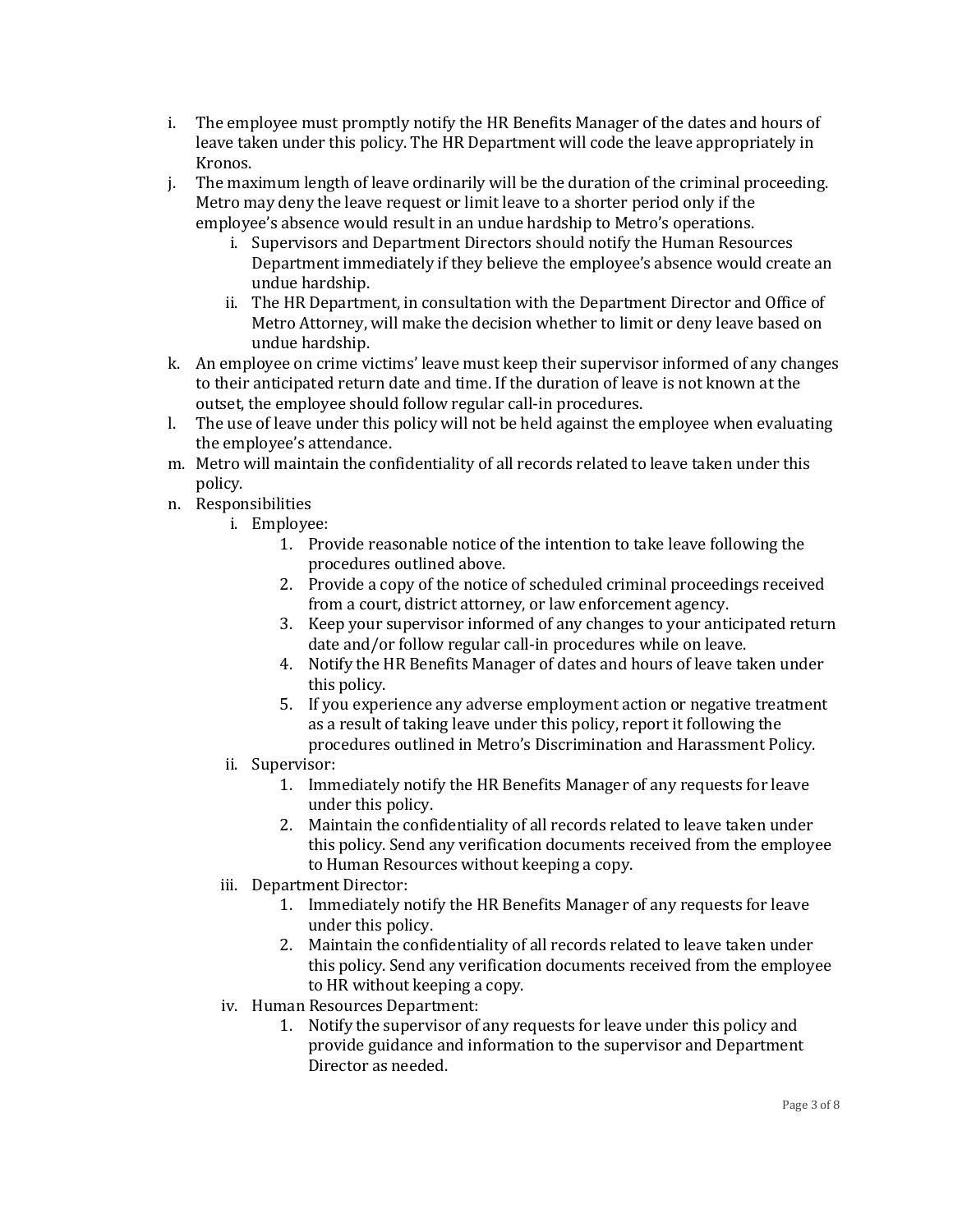- 2. Track leave requests and verification of the need for leave, and code the use of paid and unpaid leave following usual procedures.
- 3. Maintain the confidentiality of all records related to leave taken under this policy.
- 3. Domestic Violence
	- a. Definitions
		- i. Safety Accommodation: A victim of domestic violence, sexual assault, criminal harassment or stalking as defined by applicable law.
		- ii. Protected Leave from Work: Leave may be taken by a victim of domestic violence, sexual assault, criminal harassment or stalking as defined by applicable law; by a parent or guardian of a victim; or by any other person, including an immediate family member, who has suffered related financial, psychological, social, or physical harm.
		- iii. Reasonable leave: Any amount of leave that does not cause an undue hardship to Metro's operations.
		- iv. Undue Hardship: A significant difficulty or expense, determined on a case-bycase basis.
		- v. Victim: For the purposes of this policy, a victim of domestic violence, sexual assault, criminal harassment, or stalking is an individual against whom one of these offenses has been committed as defined by Oregon statute ORS 659A.270.
		- vi. Victim Services Provider: A prosecutor-based victim assistance program or a nonprofit program offering safety planning, counseling, support or advocacy related to domestic violence, sexual assault, criminal harassment or stalking.
	- b. Metro prohibits discrimination against individuals who are victims of domestic violence, sexual assault, criminal harassment, and stalking.
	- c. Metro will provide reasonable workplace safety accommodations in response to actual or threatened domestic violence, sexual assault, criminal harassment, or stalking. A request for reasonable accommodation will be granted unless it would cause an undue hardship to Metro's operations.
	- d. Metro will provide eligible individual's reasonable leave from work to address safetyrelated matters, as described below, related to domestic violence, sexual assault, and criminal harassment or stalking.
		- i. An employee must use fifty percent (50%) of accrued leave available at the time the leave commences prior to going into an unpaid leave status; however in all cases the employee may retain up to 40 hours of accrued sick leave and 40 hours of accrued vacation for later use.
		- ii. If no accrued paid leave time is available, leave under this policy will be unpaid.
		- iii. The supervisor should contact the Payroll Manager to determine appropriate coding of such leave.
	- e. Employees and interns must notify the Human Resources (HR) Department and/or Office of Metro Attorney (OMA) if they apply for or receive a protective order or restraining order that lists any Metro location as a protected area.
	- f. Metro will take any necessary steps to protect the safety of other employees and the public while maintaining the victim's confidentiality in accordance with applicable law.
	- g. Discrimination prohibited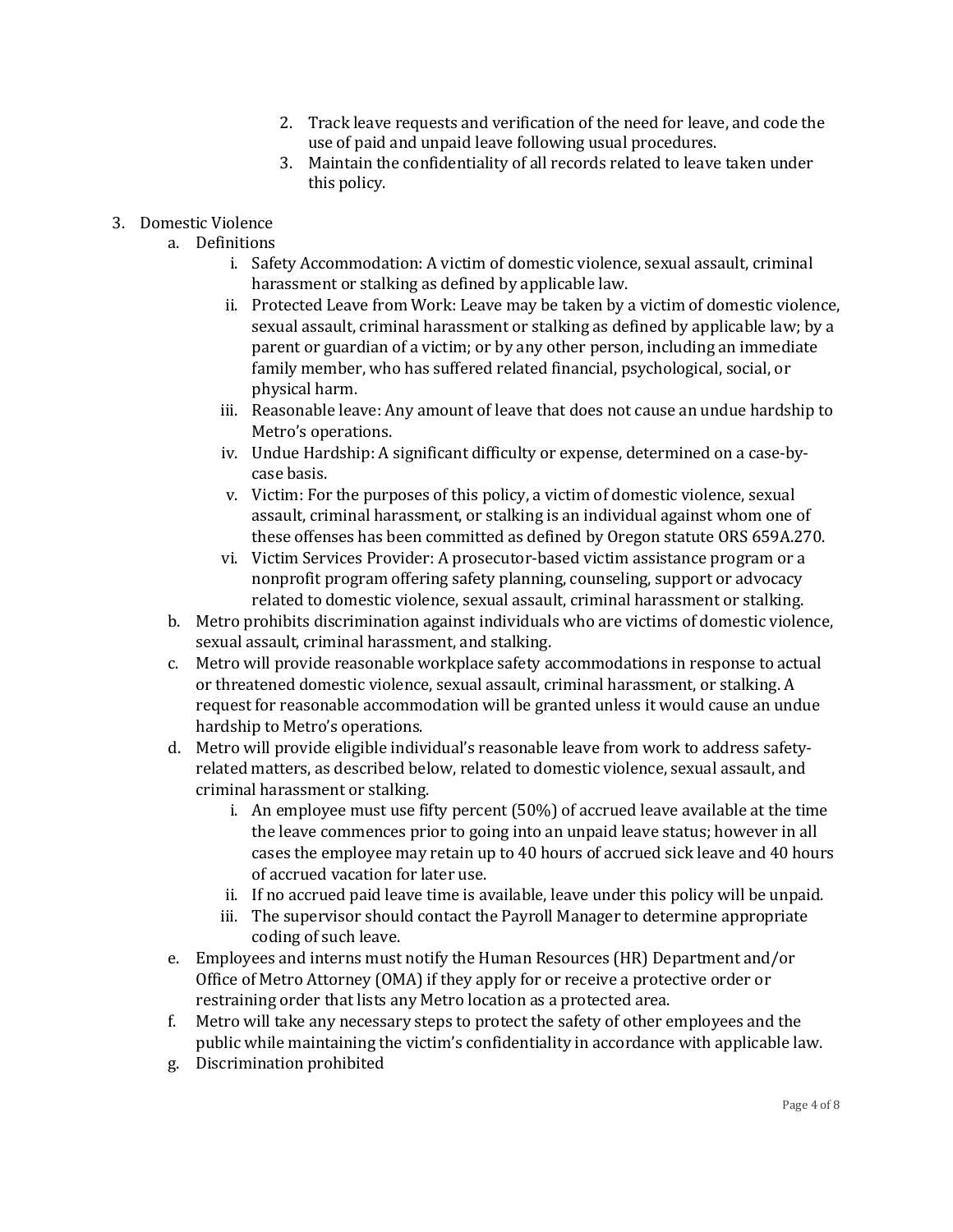- i. Metro will not refuse to hire an otherwise-qualified individual because the individual is a victim of domestic violence, sexual assault, criminal harassment or stalking.
- ii. Metro will not discipline, demote, suspend, terminate, or in any manner discriminate, threaten, or retaliate with regard to promotion, compensation, conditions or privileges of employment because an individual is a victim of domestic violence, sexual assault, criminal harassment or stalking, or because they have inquired about, requested or taken leave under this policy.
- iii. Anyone who experiences or observes discrimination, harassment, or retaliation prohibited by this policy should report the offending conduct using the procedures specified in Metro's Discrimination and Harassment Policy.
- h. Requesting a safety accommodation or leave of absence
	- i. An employee or intern may request a safety accommodation or protected leave by contacting their supervisor or the Human Resources (HR) Department. Written or verbal notice should be provided in advance if possible, or as soon as practicable under the circumstances.
	- ii. Upon receipt of a request for accommodation, the supervisor shall notify the HR Benefits Manager. The HR Department, in consultation with the OMA, will be responsible for determining whether a requested accommodation is reasonable and whether the requested accommodation or leave will result in undue hardship to Metro's operations.
	- iii. The HR Benefits Manager will contact the employee or intern to discuss the requested accommodation, and will consult with the supervisor and/or Department Director to determine the impact of the requested accommodation on Metro operations. HR will inform the employee or intern that they may have a union representative, family member, victims' advocate or other appropriate person present during meetings to discuss possible accommodations.
	- iv. If it is determined that the requested accommodation would pose an undue hardship, the HR Benefits Manager will coordinate an interactive process to determine whether a mutually acceptable alternative accommodation is available.
	- v. Metro may request documentation to confirm eligibility. Metro may, in its discretion, approve an accommodation request on the basis of verbal statements without requesting documentation. Any of the following documents may be provided as certification of eligibility:
		- 1. Court documents;
		- 2. Law enforcement papers;
		- 3. Documentation from an attorney, counselor, victim service provider, health care professional or clergy member.
	- vi. The employee or intern will provide the requested verification as soon as practicable. Failure to timely submit verification may result in the delay of accommodation approval.
	- vii. After receiving sufficient verification, the HR Benefits Manager will inform the individual of whether a requested or alternative accommodation will be granted.
	- viii. If special circumstances make it necessary to expedite the approval process, the HR Benefits Manager may grant an accommodation on a provisional basis before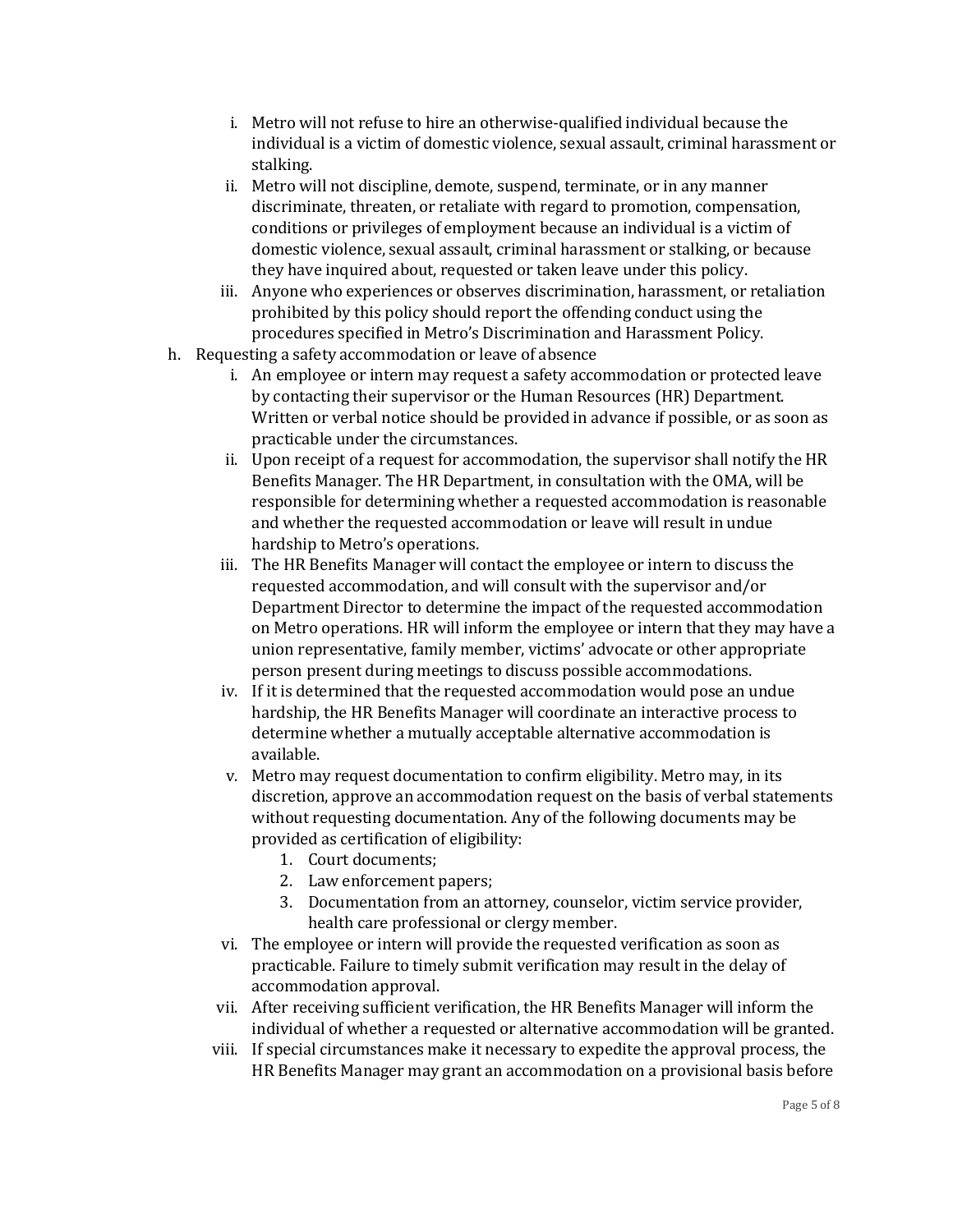receiving verification, with the understanding that there is no guarantee the requested accommodation will be granted permanently.

- ix. The employee or intern is required to comply with all applicable policies and work rules while the request for accommodation is under consideration, or if the request is denied.
- x. Anyone with concerns about the accommodation or leave process may contact the Director of Human Resources or Office of Metro Attorney to discuss the matter.
- xi. All documents regarding eligibility and/or the accommodation or leave provided will be kept confidential and may not be released without express permission unless required by law.
- i. Reasonable safety accommodations. Safety accommodations may include, but are not limited to:
	- i. Transfer;
	- ii. Reassignment;
	- iii. Modified schedule;
	- iv. Changed work station or phone number;
	- v. Other measures to address safety.
- j. Protected Leave from Work.
	- i. Safety-related matters for which leave may be permitted may include:
		- 1. To seek legal or law enforcement assistance to ensure the safety of the victim or their minor child or dependent, including preparing for and participating in protective order proceedings or other civil or criminal proceedings.
		- 2. To seek medical treatment or recover from injuries suffered by the victim or their minor child or dependent.
		- 3. To obtain, or to assist the individual's minor child or dependent in obtaining counseling from a licensed mental health professional.
		- 4. To obtain services from a victim services provider for the individual or their minor child or dependent.
		- 5. To relocate or takes steps to secure an existing home. "Relocate" includes transition periods spent moving from one home or facility to another, including but not limited to time to pack and make security, transportation or other arrangements for such transitions.
	- ii. The length of leave will be determined by what is reasonable under the circumstances, and will be limited only if the leave creates an undue hardship to Metro's operations.
	- iii. Employees who take leave under this policy to recover from or seek treatment for the serious health condition of the employee or their minor dependent may have leave rights under the Oregon Family Leave Act and the Family and Medical Leave Act. Please see Metro's Family and Medical Leave Policy for more information. To the extent that leave under this policy is also covered by the Oregon Family Leave Act, Metro may administer the two types of leave concurrently.
	- iv. Leave granted under this policy will not be counted against an employee's attendance record for purposes of discipline or performance evaluations.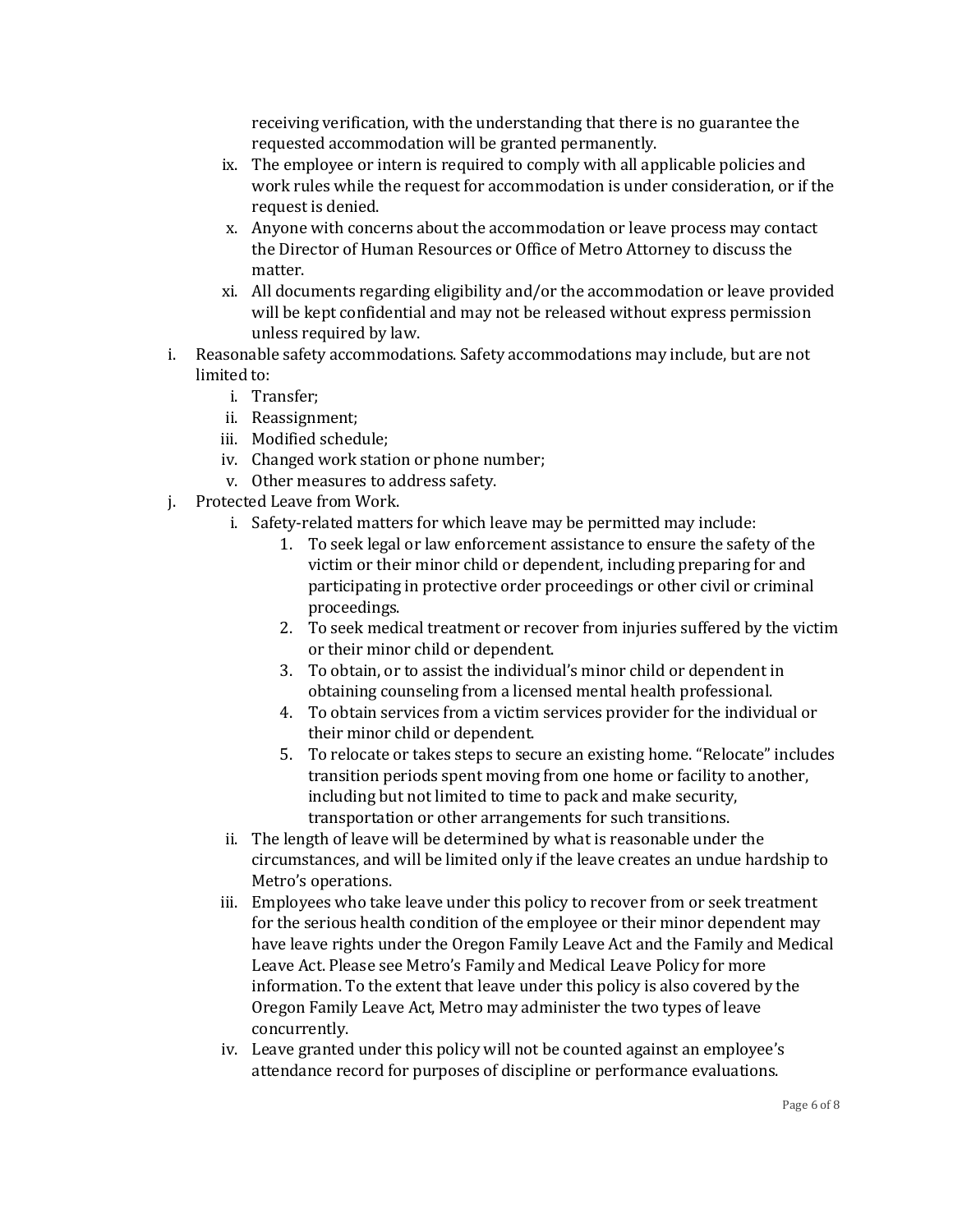- v. Employees who are crime victims may also be covered by Metro's Crime Victims' Leave Policy.
- k. Restraining Orders
	- i. All employees or interns who apply for or obtain a protective or restraining order that lists any Metro location as a protected area must provide the HR Department and/or the Office of Metro Attorney with:
		- 1. a copy of the petition and any associated declarations;
		- 2. a copy of any temporary restraining order; and
		- 3. a copy of any permanent restraining order or protective order that is granted.
	- ii. Office of Metro Attorney will be responsible for informing the appropriate staff.
- l. Responsibilities
	- i. Employees
		- 1. Contact your immediate supervisor or the HR Benefits Manager in advance or as soon as practicable if accommodation or leave from work is needed for safety needs arising from domestic violence, sexual assault, criminal harassment or stalking.
		- 2. Provide documentation of eligibility as requested by the HR Benefits Manager.
		- 3. Comply with all applicable policies and work rules while the request for accommodation is under consideration, or if the request is denied. Notify the HR Benefits Manager if safety concerns require an exception to be made immediately.
		- 4. Follow regular call-in procedures while on leave, unless other arrangements are made with the HR Benefits Manager to accommodate safety needs.
	- ii. Supervisor and Department Director
		- 1. Notify the HR Benefits Manager of any requests for accommodation or leave by individuals who are victims of domestic violence, sexual assault, criminal harassment or stalking.
		- 2. Work with the HR Benefits Manager to make any operational adjustments that may be necessary.
	- iii. Human Resources Department
		- 1. Contact the employee or intern and engage in an interactive process to determine whether a reasonable accommodation is appropriate.
		- 2. Request documentation as necessary to certify eligibility for accommodations and/or protected leave.
		- 3. Work with the supervisor and Department Director to determine the impact of the requested accommodation on operations.
		- 4. Determine whether the requested accommodation or leave poses an undue hardship.
		- 5. Notify the individual of the decision and discuss possible alternative accommodations if the requested accommodation is denied.
		- 6. Notify the employee if leave will be charged against the employee's OFLA entitlement.
		- 7. Work with the Supervisor and Department Director to make any necessary operational adjustments.